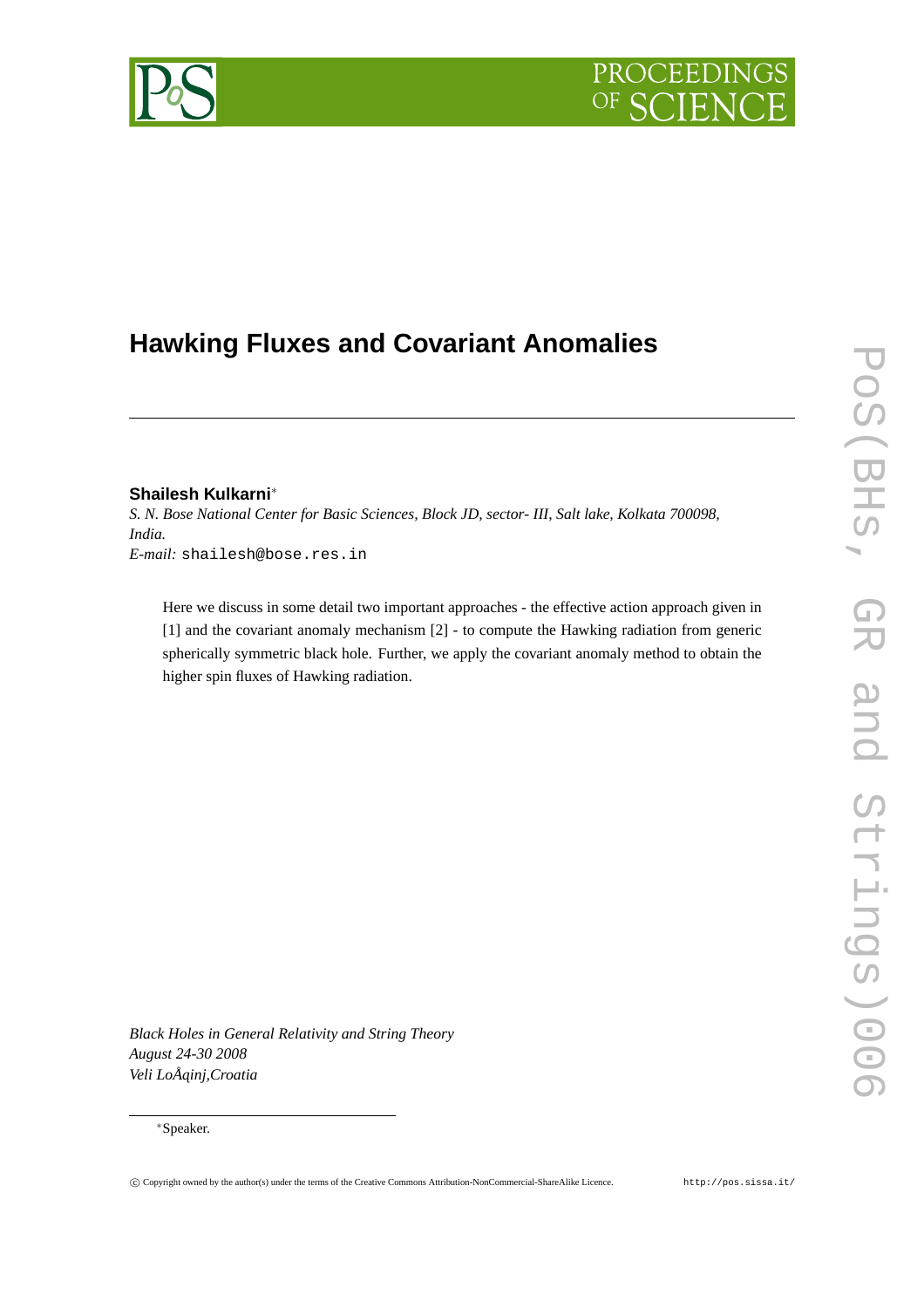#### **1. Introduction**

Hawking radiation is one of the most important and prominent quantum effect in black hole physics. There exists a close resemblance between the black hole and laws of thermodynamics, even at the classical level [3]. However, Hawking [4] showed, by explicit computation of Bogoluobov coefficients between 'in' and 'out' state, that black holes do emit radiation and the spectrum of this radiation exactly matches with the thermal radiation coming from the black body kept at appropriate temperature. Apart from this there are several approaches [5, 6, 7] to calculate the fluxes of Hawking radiation with each of them having their own merits and demerits. However, the fact that no one derivation is truly clinching has led to open problems leading to alternative approaches with fresh insights.

Anomaly might be recalled is a breaking of classical symmetry due to the process of quantization [8, 9]. Specifically, for instance, a gauge anomaly is breakdown of gauge symmetry, taking the form of nonconservation of the gauge current. The cancellation gauge anomaly gives strong constraints on model building. Similarly, a gravitational anomaly is an anomaly in the general coordinate invariance and it is manifested in the nonconservation of energy-momentum tensor. Role of the anomaly in deriving the Hawking radiation is not surprising. Indeed, by using the trace anomaly Christensen and Fulling [10] were able to reproduce the expected results. Although this method is restricted for conformal fields propagating in  $(1 + 1)$  dimensional black hole background, it nevertheless indicate the importance of the quantum anomaly in the context of Hawking radiation. Recently, Wilczek and collaborators [11, 12] gave an interesting method to compute the Hawking fluxes using chiral gauge and gravitational anomalies. Unlike the trace anomaly approach this method is expected to hold in any dimensions. However, an unpleasant feature of [11, 12] was that while the expressions for anomalies were taken to be consistent, the boundary condition required to fix the arbitrary constants were covariant. Hawking fluxes were then obtained by cancellation of the consistent anomalies. This was rectified by us [13] by providing a simplified derivation using only covariant expressions of anomalies as well as boundary condition.

The approaches of [11, 12, 13] are based on the fact that effective field theory near the horizon become two dimensional. From this two dimensional theory if we formally remove the modes which are going in to the black hole then the effective theory becomes chiral. Any two dimensional chiral theory possesses gravitational, and if gauge fields were present, gauge anomalies. Such anomalous theories admit two types of anomalous currents and energy-momentum (EM) tensors: the consistent and the covariant [8, 9, 14, 15]. The covariant divergences of these currents/EM tensors yields either consistent or covariant gauge/gravitational anomalies [8, 9, 15, 16, 17]. The consistent currents and anomaly satisfy the Wess-Zumino condition but do not transform covariantly under gauge or general coordinate transformation while the opposite is true for covariant currents and anomaly. Similar conclusions also hold for gravitational case.

In our approach [13] we have reformulated the analysis of [11, 12] in terms of only covariant expressions. The consistent expressions were completely bypassed. There are two distinct advantages of such an approach. First, since the covariant boundary conditions are necessary, it is conceptually clean to discuss whole analysis from covariant point of view. Another point is that the calculations become much simpler and compact. Also, as we shall discuss later, the covariant anomaly approach is much suitable to compute the higher spin fluxes of Hawking radiation. In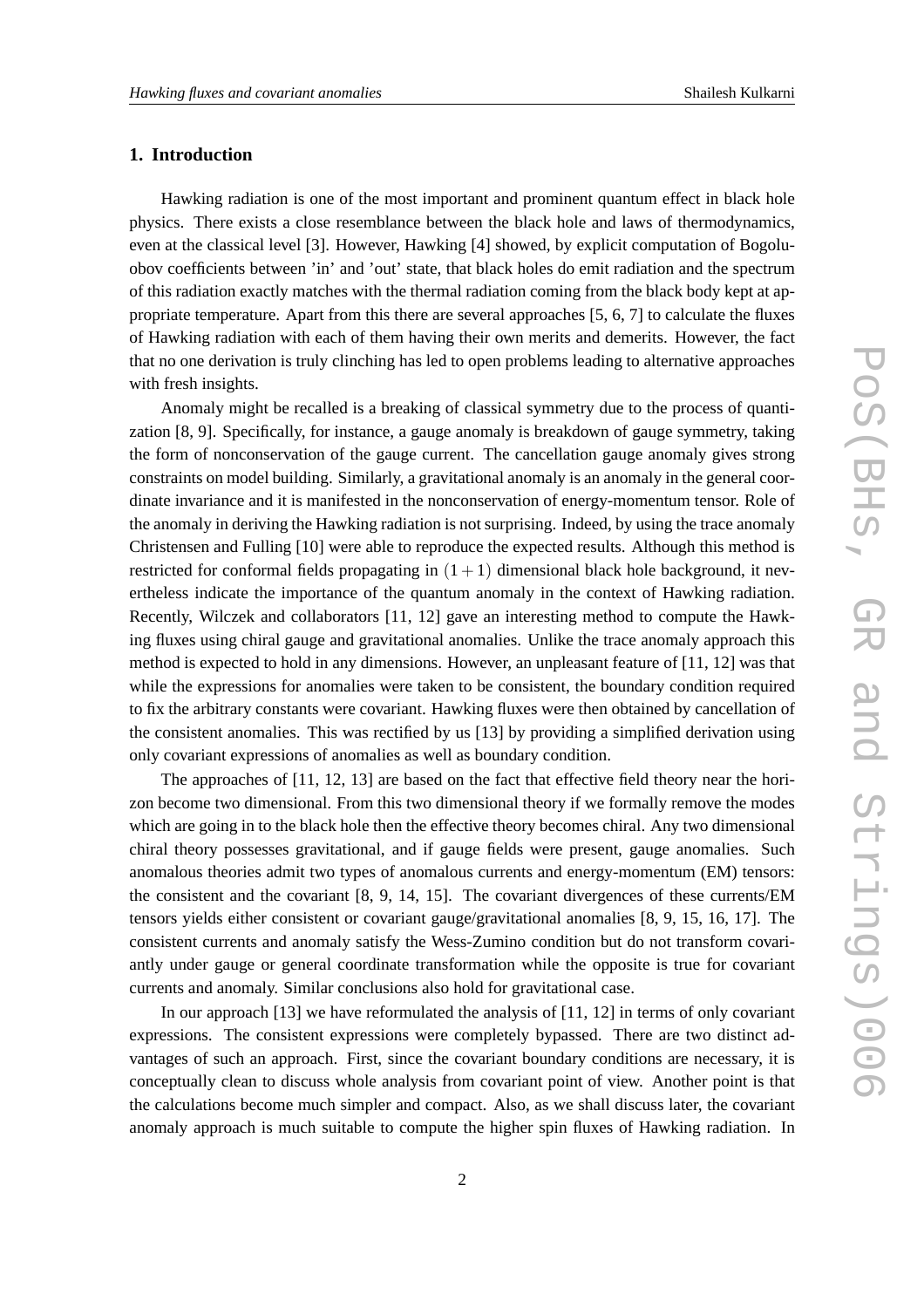this case it is essential to use the covariant expressions since, only the covariant expressions of anomalies and higher spin current are known [18].

In another new development, also based on the chiral gauge and diffeomorphism anomaly, Hawking radiation was obtained by us [1]. An important ingredient in this approach was that, unlike the anomaly cancellation mechanism [11, 12, 13], only the expressions of chiral covariant currents and covariant EM tensors, obtained from the near horizon chiral effective action, together with the covariant boundary condition, were shown to be sufficient to compute the Hawking fluxes. The starting point is the structures for the two dimensional effective actions which are known for the chiral (anomalous)[19] and usual (anomaly free) [20, 21] cases. The relevant expressions for the covariant gauge current and the covariant EM tensor are obtained by taking appropriate functional derivatives of the chiral effective action. The arbitrary constants are fixed by imposing the covariant boundary condition namely, the vanishing of covariant current and the covariant EM tensor at the event horizon. The Hawking fluxes are then correctly reproduced by taking the asymptotic infinity limit of covariant currents and EM tensors. Finally, we note that the asymptotic forms for currents and EM tensors obtained from this analysis are exactly matches with the asymptotic values of currents and EM tensors computed form the usual effective action [20, 21]. Note that all the above approaches [1, 2, 12, 13, 20], to compute the Hawking flux, uses the same boundary condition. Naturally, one would seek for further clarification of the covariant boundary condition. Indeed, in our very recent work [22], also based on chiral effective action approach [1], we provide a detailed explanation of this covariant boundary condition. There we noted that the current and EM tensor obtained by solving the anomaly equations subjected to the covariant boundary condition agrees exactly with the result derived from the chiral effective action but by imposing the boundary condition appropriate for the Unruh vacuum.

There is one more quick and efficient method to obtain the Hawking flux briefly introduced in [2] which uses only the knowledge of covariant anomalies near the horizon. Contrary to earlier approaches [11, 12, 13, 20] a splitting of the space in different regions (near to and away from the horizon) using discontinuous step functions were avoided. As we shall discuss in subsequent section, the computation of the Hawking fluxes associated with higher spin currents can be done easily in this approach.

The organization of this paper is as follows. The calculation of Hawking flux from generic spherically symmetric black hole using chiral effective action is discussed in section 2. Also, the role of chirality in imposing constraints on the structure of the current/EM tensor is elucidated. In section 3 we compute the higher spin fluxes the Hawking radiation. In particular, we adopt the covariant anomaly method [2] to compute the fluxes associated with the spin three current. Our concluding remarks are contained in section 4.

#### **2. Hawking fluxes from chiral effective action**

Consider a generic spherically symmetric black hole represented by the metric,

$$
ds^{2} = f(r)dt^{2} - \frac{1}{h(r)}dr^{2} - r^{2}(d\theta^{2} + \sin^{2}\theta d\phi^{2})
$$
 (2.1)

where  $f(r)$  and  $h(r)$  are the metric coefficients. The event horizon is defined by  $f(r_h) = h(r_h) = 0$ . Also, in the asymptotic limit the metric (2.1) become Minkowskian i.e  $f(r \to \infty) = h(r \to \infty) = 1$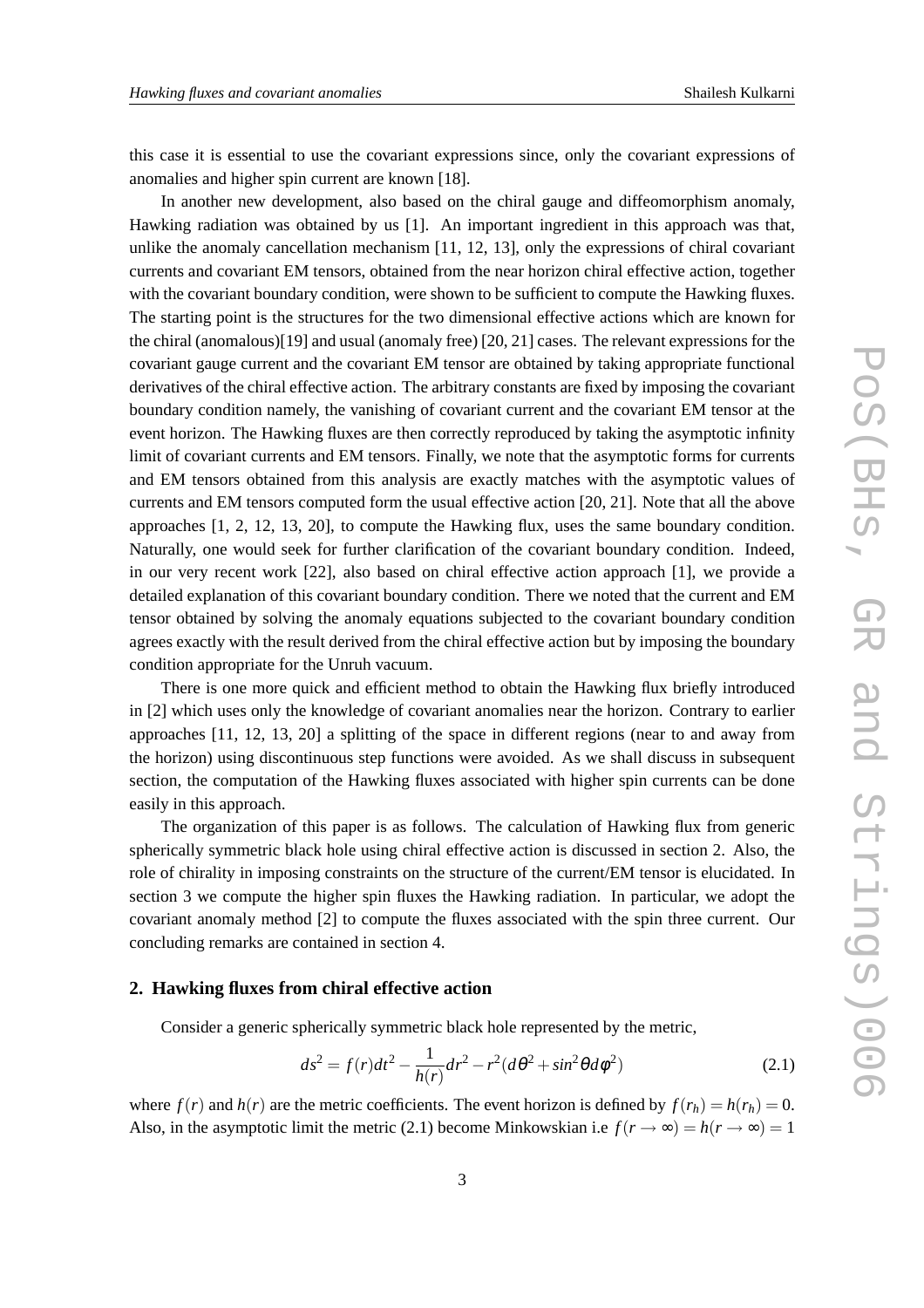and  $f''(r \to \infty) = f'''(r \to \infty) = h''(r \to \infty) = h'''(r \to \infty) = 0.$ 

Now consider quantum fields (scalar or fermionic)propagating on this background. It was shown that [11, 12], by using a dimensional reduction technique, the effective field theory near the event horizon becomes two dimensional with the metric given by the  $r - t$  section of (2.1)

$$
ds^2 = f(r)dt^2 - \frac{1}{h(r)}dr^2.
$$
 (2.2)

Note that  $\sqrt{-g} = \sqrt{-det g_{\mu\nu}} = \sqrt{\frac{f}{h}} \neq 1$  (unless  $f(r) = h(r)$ ). On this two dimensional background, the modes which are going in to the black hole (for example left moving modes) are lost and the effective theory become chiral. The effective action representing such chiral theory is known in the literature [19]. We adopt the following strategy. The expressions for covariant current and the covariant EM tensor will be deduced from this chiral effective action , suitably modified by local counterterm. Local structures are obtained by introducing auxiliary variables whose solutions contain arbitrary constants. These constants are fixed by imposing appropriate boundary conditions.

The two dimensional chiral effective action [1, 19] is defined as,

$$
\Gamma_{(H)} = -\frac{1}{3}z(\omega) + z(A)
$$
\n(2.3)

where  $A_{\mu}$  and  $\omega_{\mu}$  are the gauge field and the spin connection, respectively, and,

$$
z(v) = \frac{1}{4\pi} \int d^2x d^2y \varepsilon^{\mu\nu} \partial_\mu v_\nu(x) \Delta^{-1}(x, y) \partial_\rho [(\varepsilon^{\rho\sigma} + \sqrt{-g}g^{\rho\sigma}) v_\sigma(y)] \tag{2.4}
$$

Here  $\Delta^{-1}$  is the inverse of d'Alembertian  $\Delta = \nabla^{\mu} \nabla_{\mu} = \frac{1}{\sqrt{2}}$  $\frac{1}{\sqrt{-g}}\partial_\mu(\sqrt{-g}g^{\mu\nu}\partial_\nu)$  and  $\varepsilon^{tr} = -\varepsilon^{rt} =$  $-\varepsilon_{tr} = \varepsilon_{rt} = 1$ . From a variation of this effective action the energy momentum tensor and the gauge current are computed. These are shown in the literature [8, 9, 14, 15, 16, 17] as consistent forms. To get their covariant forms in which we are interested, however, appropriate local polynomials have to be added. This is possible since energy momentum tensors and currents are only defined modulo local polynomials. Thus we obtain,

$$
\delta\Gamma_H = \int d^2x \sqrt{-g} \left(\frac{1}{2}\delta g_{\mu\nu}T^{\mu\nu} + \delta A_{\mu}J^{\mu}\right) + l \tag{2.5}
$$

where the local polynomial is given by [19],

$$
l = \frac{1}{4\pi} \int d^2x \, \varepsilon^{\mu\nu} (A_{\mu} \delta A_{\nu} - \frac{1}{3} w_{\mu} \delta w_{\nu} - \frac{1}{24} R e_{\mu}^a \delta e_{\nu}^a)
$$
 (2.6)

The covariant energy momentum tensor  $T^{\mu\nu}$  and the covariant gauge current  $J^{\mu}$  are read-off from the above relations as [1, 19],

$$
T^{\mu}{}_{\nu} = \frac{e^2}{4\pi} \left( D^{\mu} B D_{\nu} B \right)
$$

$$
+ \frac{1}{4\pi} \left( \frac{1}{48} D^{\mu} G D_{\nu} G - \frac{1}{24} D^{\mu} D_{\nu} G + \frac{1}{24} \delta^{\mu}_{\nu} R \right)
$$
(2.7)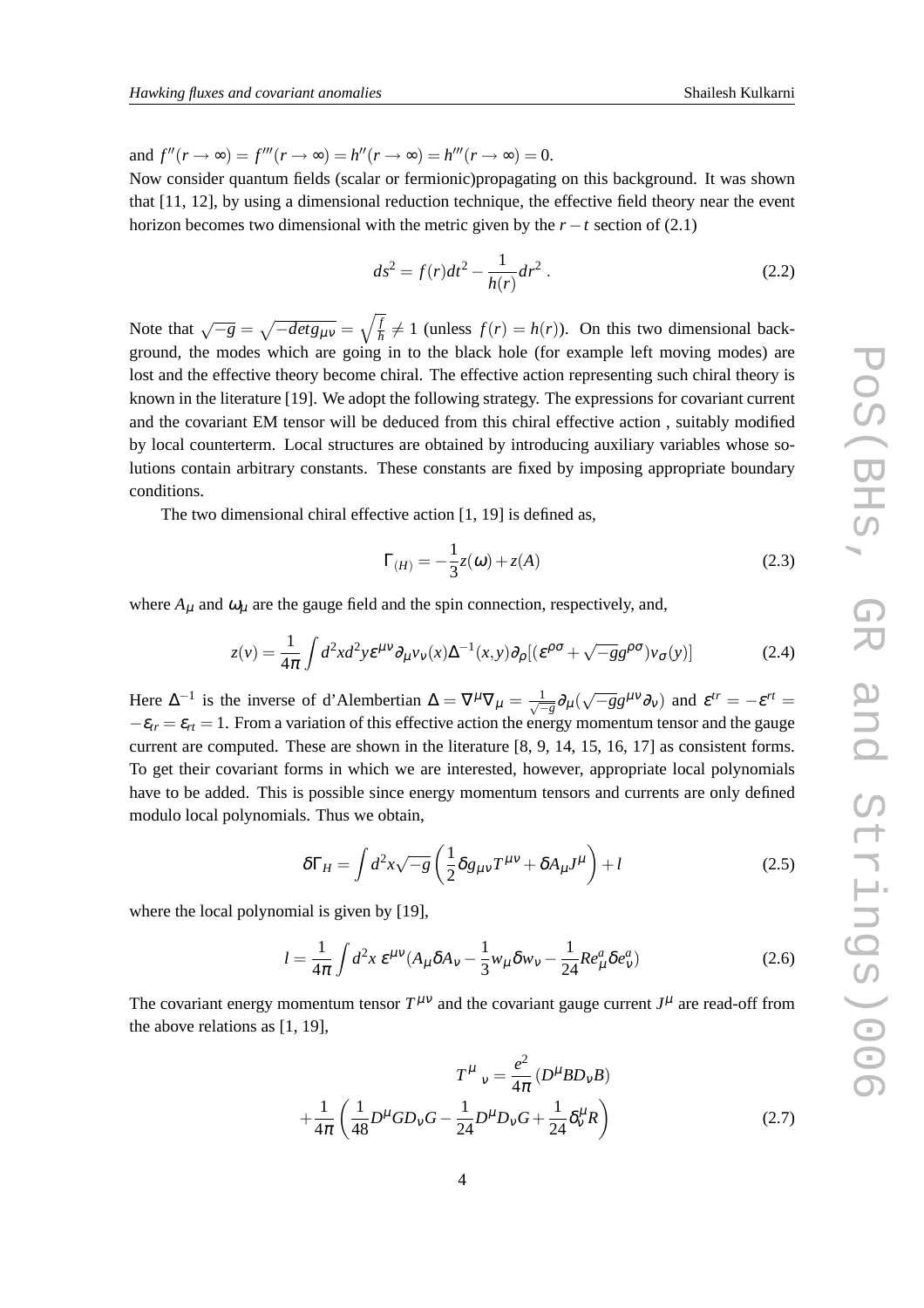$$
J^{\mu} = -\frac{e^2}{2\pi}D^{\mu}B.
$$
 (2.8)

Note the presence of the chiral covariant derivative  $D<sub>\mu</sub>$  expressed in terms of the usual covariant derivative  $\nabla_{\mu}$ ,

$$
D_{\mu} = \nabla_{\mu} - \bar{\varepsilon}_{\mu\nu} \nabla^{\nu} = -\bar{\varepsilon}_{\mu\nu} D^{\nu},\tag{2.9}
$$

where  $\bar{\varepsilon}_{\mu\nu} = \sqrt{-g} \varepsilon_{\mu\nu}$  and  $\bar{\varepsilon}^{\mu\nu} = \frac{1}{\sqrt{-g}}$  $\frac{1}{\sqrt{g}}\epsilon^{\mu\nu}$ . The auxiliary fields *B* and *G* in (2.7,2.8) are defined as

$$
B(x) = \int d^2y \sqrt{-g} \Delta^{-1}(x, y) \bar{\varepsilon}^{\mu\nu} \partial_{\mu} A_{\nu}(y)
$$
 (2.10)

$$
G(x) = \int d^2y \sqrt{-g} \Delta^{-1}(x, y) R(y)
$$
 (2.11)

so that they satisfy

$$
\Delta B(x) = \bar{\varepsilon}^{\mu\nu} \partial_{\mu} A_{\nu}(x) \tag{2.12}
$$

$$
\Delta G(x) = R(x) \tag{2.13}
$$

where  $R$  is the two dimensional curvature scalar, and for the metric  $(2.2)$  it is given by

$$
R = \frac{f''h}{f} + \frac{f'h'}{2f} - \frac{f'^{2}h}{2f^{2}}.
$$
\n(2.14)

It is possible to reproduce the covariant gravitational/gauge Ward identities [1, 8, 9, 16, 17, 19] from (2.7,2.8). For example, using (2.8), (2.10) and (2.12), we find,

$$
\nabla_{\mu}J^{\mu} = -\frac{e^2}{2\pi}\Delta B = -\frac{e^2}{2\pi}\bar{\varepsilon}^{\mu\nu}\partial_{\mu}A_{\nu} = \frac{-e^2}{4\pi\sqrt{-g}}\varepsilon^{\mu\nu}F_{\mu\nu}
$$
(2.15)

This is the expression for covariant gauge anomaly [8, 9]. Similarly, we can easily show, by using  $(2.7-2.13)$ , that the EM tensor  $(2.7)$  satisfy the covariant gravitational Ward identity, given by [1, 19],

$$
\nabla_{\mu}T^{\mu\nu} = J_{\mu}F^{\mu\nu} + \frac{1}{96\pi}\bar{\varepsilon}^{\nu\mu}\nabla_{\mu}R. \qquad (2.16)
$$

The first term in the above expressions is the classical Lorentz force term, while the second term is the covariant gravitational anomaly [16, 17]. Note also the presence of the covariant trace anomaly following from (2.7)

$$
T^{\mu}{}_{\mu} = \frac{R}{48\pi} \,. \tag{2.17}
$$

The chiral theory has both a diffeomorphism anomaly and a trace anomaly (2.17). This is distinct from the vector case where there is only a trace anomaly  $T^{\mu}{}_{\mu} = \frac{R}{24\pi}$  while the diffeomorphism invariance kept intact.

Solutions of (2.12) and (2.13) are given by,

$$
B(x) = B_o(r) - at + b \; ; \; \partial_r B_o = \frac{A_t(r) + c}{\sqrt{fh}} \tag{2.18}
$$

and

$$
G = G_o(r) - 4pt + q \; ; \; \partial_r G_o = -\frac{1}{\sqrt{fh}}(\frac{f'}{\sqrt{-g}} + z) \tag{2.19}
$$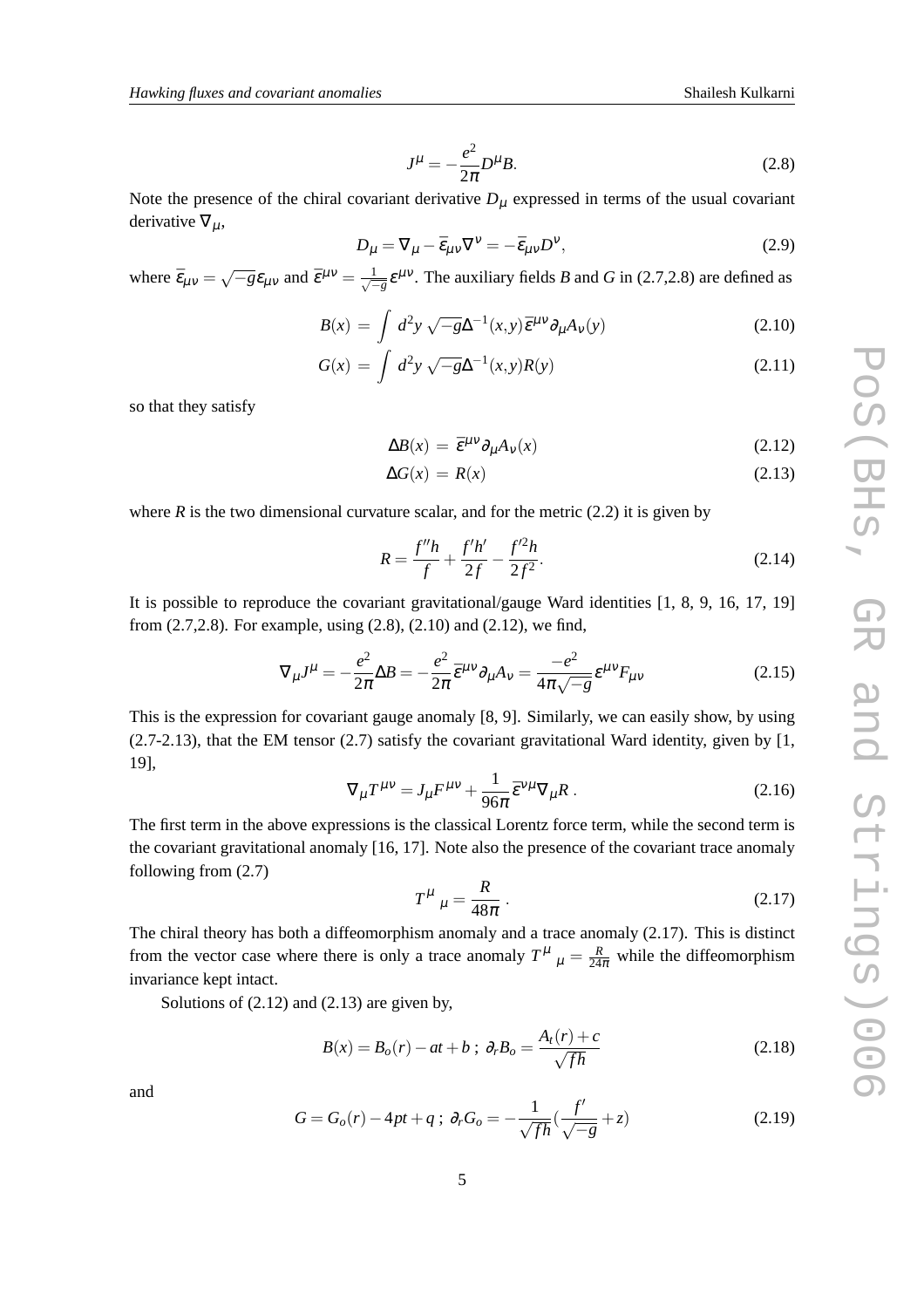where  $a, b, c, p, q$  and  $z$  are constants. Now, by substituting (2.18) in (2.8) we obtain,

$$
J^{r}(r) = \frac{e^{2}}{2\pi\sqrt{-g}}[A_{t}(r) + c + a]
$$
\n(2.20)

$$
J^{t}(r) = \frac{e^{2}}{2\pi f}[A_{t}(r) + c + a] = \frac{\sqrt{-g}}{f}J^{r}.
$$
 (2.21)

Likewise, by using (2.18,2.19) in (2.7) we find

$$
T^{r}{}_{t} = \frac{e^{2}}{4\pi\sqrt{-g}}\bar{A}_{t}^{2}(r) + \frac{1}{12\pi\sqrt{-g}}\bar{P}^{2}(r) + \frac{1}{24\pi\sqrt{-g}}\left[\frac{f'}{\sqrt{-g}}\bar{P}(r) + \bar{Q}(r)\right]
$$
(2.22)

$$
T^r \, r = \frac{R}{96\pi} - \frac{\sqrt{-g}}{f} T^r \, t \tag{2.23}
$$

$$
T^{t}{}_{t} = -T^{r}{}_{r} + \frac{R}{48\pi} \tag{2.24}
$$

with  $\bar{A}_t(r)$ ,  $\bar{P}(r)$  and  $\bar{Q}(r)$  defined as

$$
\bar{A}_t(r) = A_t(r) + c + a \tag{2.25}
$$

$$
\bar{P}(r) = p - \frac{1}{4} \left( \frac{f'}{\sqrt{-g}} + z \right) \tag{2.26}
$$

$$
\bar{Q}(r) = \frac{1}{4}hf'' - \frac{f'}{8}(\frac{hf'}{f} - h').
$$
\n(2.27)

From equations  $(2.20, 2.21)$  it is evident that there is only one independent component of  $J^{\mu}$ . The point is that current  $J^{\mu}$  (2.8), derived from the chiral effective action, satisfy the chirality condition [22]

$$
J_{\mu} = -\bar{\varepsilon}_{\mu\nu}J^{\nu},\tag{2.28}
$$

which fixes one of the component of  $J^{\mu}$ . This can be further illustrated by transforming  $J^{\mu}$  to null coordinates given by

$$
v = t + r* \; ; \; \frac{dr}{dr*} = \sqrt{fh} \tag{2.29}
$$

$$
u = t - r \tag{2.30}
$$

The metric (2.2) in these coordinates looks like

$$
ds^{2} = \frac{f(r)}{2}(du dv + dv du).
$$
 (2.31)

Then by substituting  $\mu = v$  in the chirality condition (2.28) we get

$$
J_{\nu}=0\,,\tag{2.32}
$$

while  $J<sub>u</sub>$  cannot be determined, solely, from the chirality criterion. Similar considerations also holds for stress tensor  $T^{\mu\nu}$  (2.7)<sup>1</sup>.

<sup>&</sup>lt;sup>1</sup>See [22] for detail discussion of chirality.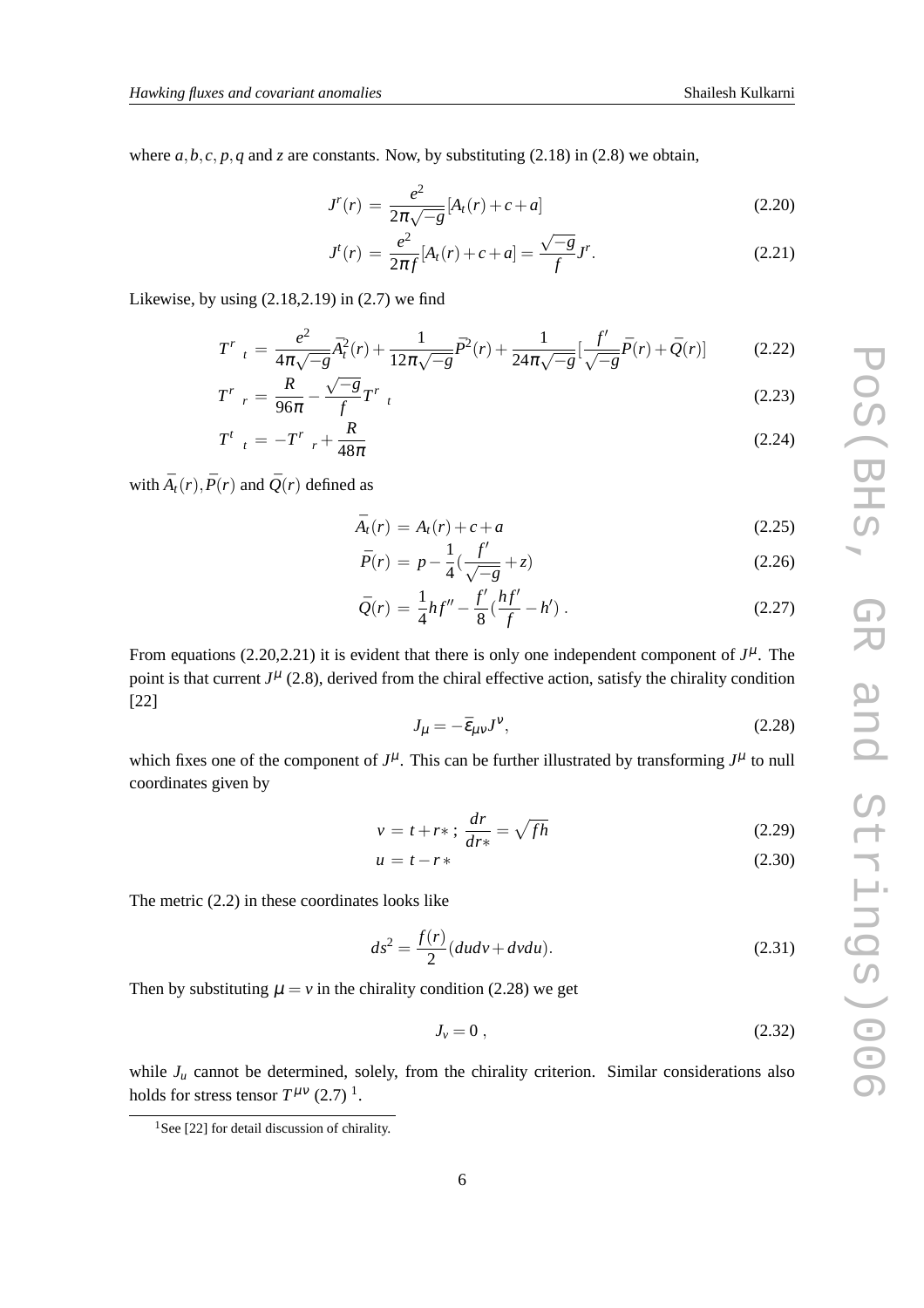Next, we fix the arbitrary constants appearing in the expression of current *J r* (2.20) and stress tensor  $T^r$ , (2.22) by imposing the covariant boundary condition [1, 2, 12, 13, 20], namely, the vanishing of covariant current and covariant EM tensor at the horizon i.e

$$
J^r(r=r_h) = 0 \tag{2.33}
$$

$$
T^{r}{}_{t}(r=r_{h})=0, \qquad (2.34)
$$

this yields, from (2.20)

$$
c + a = -A_t(r_h) \tag{2.35}
$$

while, from equation (2.22) we get

$$
p = \frac{1}{4} (z \pm \sqrt{f'(r_h)h'(r_h)}) .
$$
 (2.36)

Finally, by substituting (2.35) in (2.20) we obtain

$$
J^{r}(r) = \frac{e^{2}}{2\pi\sqrt{-g}}[A_{t}(r) - A_{t}(r_{h})]
$$
\n(2.37)

(2.38)

and the other component  $J<sup>t</sup>$  is determined from (2.21). Similarly, from (2.22) and (2.35,2.36) we get the expression for  $T^r_{t}$ :

$$
\sqrt{-g}T^{r}{}_{t}(r) = \frac{e^{2}}{4\pi}[A_{t}(r) - A_{t}(r_{h})]^{2} + [N_{t}^{r}(r) - N_{t}^{r}(r_{h})]
$$
\n(2.39)

where,

$$
N_t^r = \frac{1}{96\pi} \left( hf'' + \frac{f'h'}{2} - \frac{f'^2 h}{f} \right).
$$
 (2.40)

Now we observe that the covariant gauge  $(2.15)$  as well as gravitational  $(2.16)$  anomaly vanish at  $(r \rightarrow \infty)$  limit. Thus, we can compute the Hawking charge and energy flux, which has to be measured at asymptotic infinity, by taking the asymptotic infinity limit of  $J^r(r)$  (2.37) and  $T^r$ <sub>t</sub> $(r)$ (2.39).

$$
Chargeflux = J^{r}(r \to \infty) = -\frac{e^{2}}{2\pi}A_{t}(r_{h}),
$$
\n(2.41)

Energyflux = 
$$
T^r
$$
<sub>t</sub> $(r \to \infty)$  =  $\frac{e^2}{4\pi} A_t^2(r_h) + \frac{1}{192\pi} f'(r_h) h'(r_h)$ . (2.42)

These are the desired expressions of Hawking charge and energy flux from the generic spherically symmetric black hole and it agrees with the result obtained by anomaly cancellation approach [23].

#### **3. Higher spin fluxes via covariant anomaly**

In this section we compute the Hawking flux obtained from higher spin anomaly. It corresponds to higher spin moments of Hawking flux. These results have earlier appeared in [18] using anomaly (covariant) cancellation mechanism [13]. Also, recently Sonora and collaborators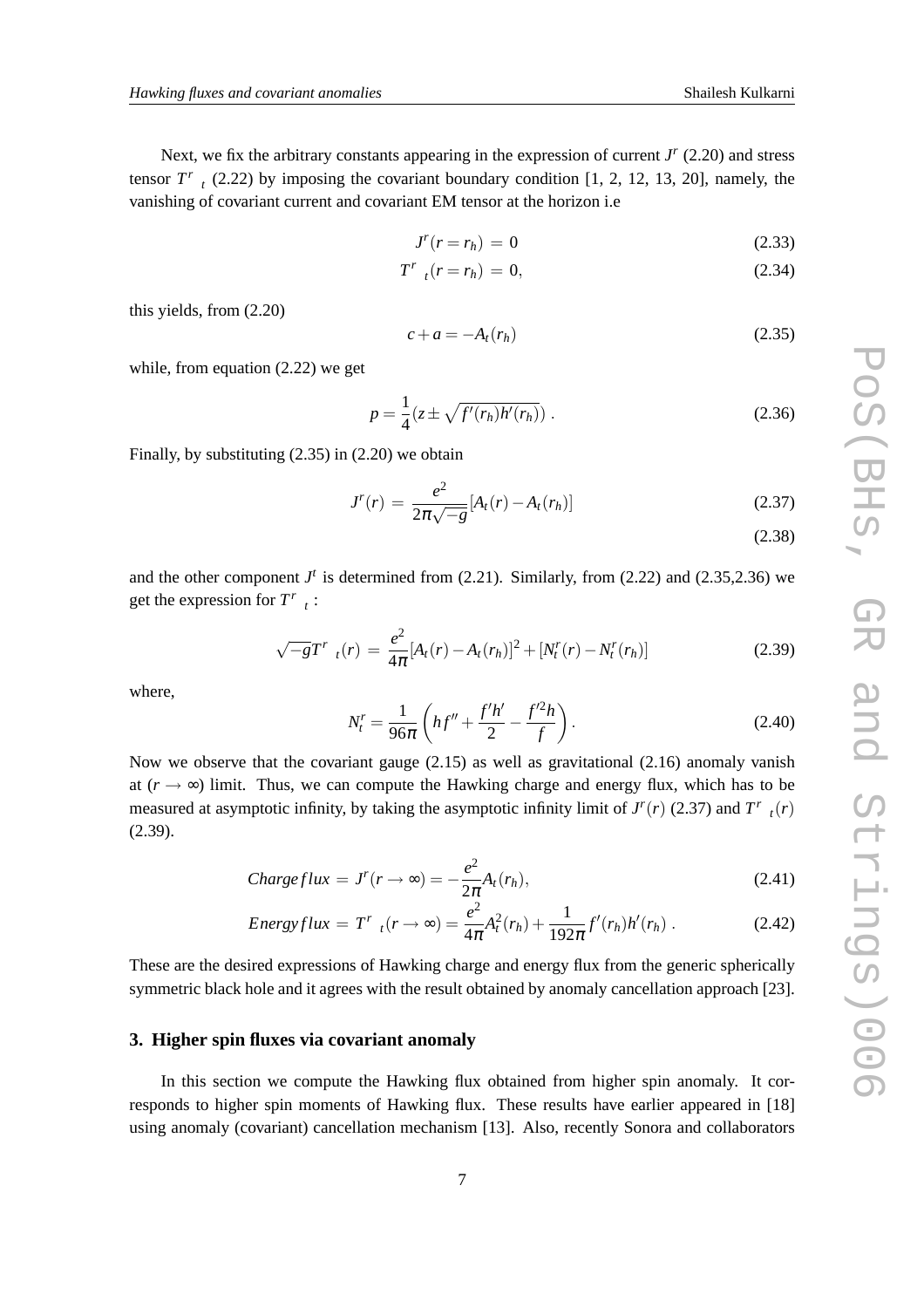have computed the Hawking fluxes associated with the higher spin currents, using the usual trace anomaly and the properties of  $W_{\infty}$  algebra [24, 25].

Here we would present an alternative derivation based on the approach briefly discussed in [2]. An important advantage of this approach is that the computation involved only the expressions for anomalous covariant Ward identities and the covariant boundary conditions. The splitting of space into two regions, which was essential in the approaches [11, 12, 13, 20], is avoided. First, for the sake of completeness, we shall discuss the covariant anomaly approach [2] to compute the fluxes of Hawking radiation associated with the gauge current and stress tensor in detail. Then, it is easy to generalise this analysis to obtain the Hawking fluxes associated with the higher spin currents.

For the right moving modes the expression for covariant gauge anomaly is given by [8, 9],

$$
\nabla_{\mu}J^{\mu} = -\frac{e^2}{4\pi\sqrt{-g}}\varepsilon^{\alpha\beta}F_{\alpha\beta}.
$$
 (3.1)

Note that the same Ward identity (2.15) was also obtained in the previous section by exploiting structure of the chiral effective action.

For a static background (2.2), equation (3.1) becomes,

$$
\partial_r(\sqrt{-g}J^r) = \frac{e^2}{2\pi}\partial_r A_t \ . \tag{3.2}
$$

Solving this equation we get

$$
\sqrt{-g}J' = c_H + \frac{e^2}{2\pi} [A_t(r) - A_t(r_h)].
$$
\n(3.3)

Here  $c_H$  is an integration constant which can be fixed by imposing the covariant boundary condition (2.33) lead to  $c_H = 0$  and hence the expression for the current becomes,

$$
J^{r} = \frac{e^{2}}{2\pi\sqrt{-g}} [A_{t}(r) - A_{t}(r_{h})].
$$
\n(3.4)

Note that the Hawking flux is measured at infinity where there is no anomaly. This necessitated a split of space into two distinct regions - one near the horizon and one away from it - and the use of two Ward identities [11, 12, 13, 20]. This is redundant if we observe that the anomaly (3.2) vanishes at the asymptotic infinity. Consequently, in this approach, the flux is directly obtained from the asymptotic infinity limit of (3.4):

$$
Chargeflux = J^{r}(r \to \infty) = -\frac{e^{2}A_{t}(r_{h})}{2\pi}.
$$
\n(3.5)

This reproduces the familiar expression for the charge flux [1, 2, 12, 13] .

Next, we consider the expression for the two dimensional covariant gravitational Ward identity [1, 13, 19] (see also (e.2.16) in the previous section),

$$
\nabla_{\mu}T^{\mu\nu} = J_{\mu}F^{\mu\nu} + \frac{\varepsilon^{\nu\mu}}{96\pi\sqrt{-g}}\nabla_{\mu}R\tag{3.6}
$$

and  $R$  is given in (2.14). Now by simplifying (3.6) we get, in the static background,

$$
\partial_r(\sqrt{-g}T^r_{t}) = \partial_r N_t^r(r) - \frac{e^2 A_t(r_h)}{2\pi} \partial_r A_t(r) + \partial_r(\frac{e^2 A_t^2(r)}{4\pi})
$$
(3.7)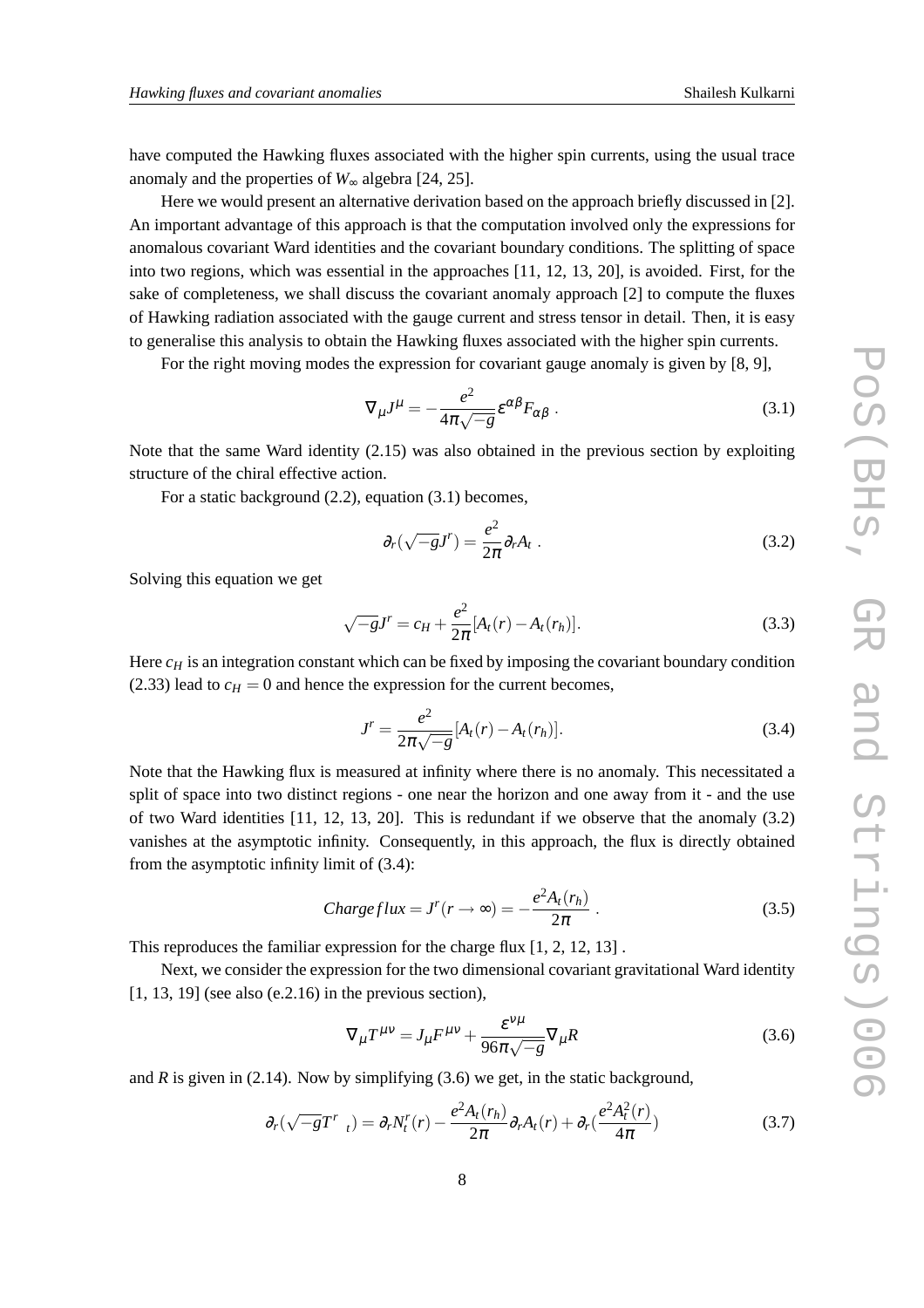where  $N_t^r(r)$  is given in (2.40). The solution for (3.7) is given by

$$
\sqrt{-g}T^{r}{}_{t}=b_{H}+[N_{t}^{r}(r)-N_{t}^{r}(r_{h})]+\frac{e^{2}A_{t}^{2}(r_{h})}{4\pi}-\frac{e^{2}}{2\pi}A_{t}(r_{h})A_{t}(r)+\frac{e^{2}A_{t}^{2}(r)}{4\pi}.
$$
 (3.8)

Here  $b_H$  is an integration constant. Implementing the covariant boundary condition (2.34) yields  $b_H = 0$ . Hence (3.8) reads

$$
\sqrt{-g}T^{r}{}_{t}(r)=[N_{t}^{r}(r)-N_{t}^{r}(r_{h})]+\frac{e^{2}}{4\pi}[A_{t}(r)-A_{t}(r_{h})]^{2}.
$$
\n(3.9)

Since the covariant gravitational anomaly (3.6) vanishes asymptotically, we can compute the energy flux as before by taking the asymptotic limit of (3.9)

$$
energyflux = T'_{t}(r \to \infty) = -N'_{t}(r_{h}) + \frac{e^{2}A^{2}_{t}(r_{h})}{4\pi}
$$

$$
= \frac{1}{192\pi}f'(r_{h})g'(r_{h}) + \frac{e^{2}A^{2}_{t}(r_{h})}{4\pi}.
$$
(3.10)

This reproduces the expression for the Hawking flux found by using the anomaly cancelling approach of [1, 12, 13, 20].

Now we concentrate our attention on the higher spin currents. Particularly, we shall do our analysis for spin 3 current  $J^{\mu}$ <sub>v $\rho$ </sub>. The covariant expression for divergent anomaly for spin 3 current is given by [18],

$$
\nabla_{\mu} J^{\mu}{}_{\nu\rho} = -F_{\nu\mu} T^{\mu}_{\rho} - F_{\rho\mu} T^{\mu}_{\nu} - \frac{\nabla_{\nu} (R J_{\rho})}{16} - \frac{\nabla_{\rho} (R J_{\nu})}{16} \n+ \frac{1}{16} g_{\nu\rho} \nabla_{\mu} (R J^{\mu}) + \frac{1}{24 \sqrt{-g}} \left[ \varepsilon_{\nu\sigma} \nabla^{\sigma} \nabla_{\mu} F^{\mu}_{\rho} \n+ \varepsilon_{\rho\sigma} \nabla^{\sigma} \nabla_{\mu} F^{\mu}_{\nu} - g_{\nu\rho} \varepsilon_{\alpha\sigma} \nabla^{\sigma} \nabla_{\mu} F^{\mu\alpha} \right]
$$
\n(3.11)

here  $T^{\mu}$  <sub>v</sub> and  $J^{\mu}$  are covariant EM tensor and U(1) current respectively. In the above expression term in the square bracket represents the anomalous (quantum) correction to the classical result. This piece is the spin 3 generalization of the divergence anomalies in the electric and gravitational backgrounds. Note that the expectation value of the current depends only on *r* in the static black hole background taken here (2.2), hence, the relevant  $v = \rho = t$  component of (3.11) becomes,

$$
\partial_r(\sqrt{-g}J^r{}_{tt}) = -2F_{tr}T^r{}_{t} - \frac{1}{8}\nabla_t(RJ_t) + \frac{1}{16}g_{tt}\nabla_\mu(RJ^\mu) \n+ \frac{1}{24}[-2\nabla^r\nabla_\mu F^\mu{}_{t} - g_{tt}\varepsilon_{\alpha\sigma}\nabla^\sigma\nabla_\mu F^{\mu\alpha}].
$$
\n(3.12)

The solution for above equation is given by

$$
\sqrt{-g}J^{r}{}_{tt} = D_{H} + \int_{r_{h}}^{r} dr \partial_{r} \left[ \frac{f'(r_{h})h'(r_{h})}{96\pi} A_{t}(r) - \frac{e^{2}A_{t}(r_{h})}{2\pi} A_{t}^{2}(r) - \frac{e^{2}A_{t}(r_{h})}{32\pi} (hf'' + f'h' - \frac{2f'^{2}h}{f}) + \frac{A_{t}^{3}(r)}{6\pi} - \frac{hf \partial_{r}^{2}A_{t}(r)}{96\pi} + \frac{hf' \partial_{r}A_{t}(r)}{48\pi} + \frac{(hf'' + f'h' - \frac{2f'^{2}h}{f})A_{t}(r)}{32\pi} \right].
$$
 (3.13)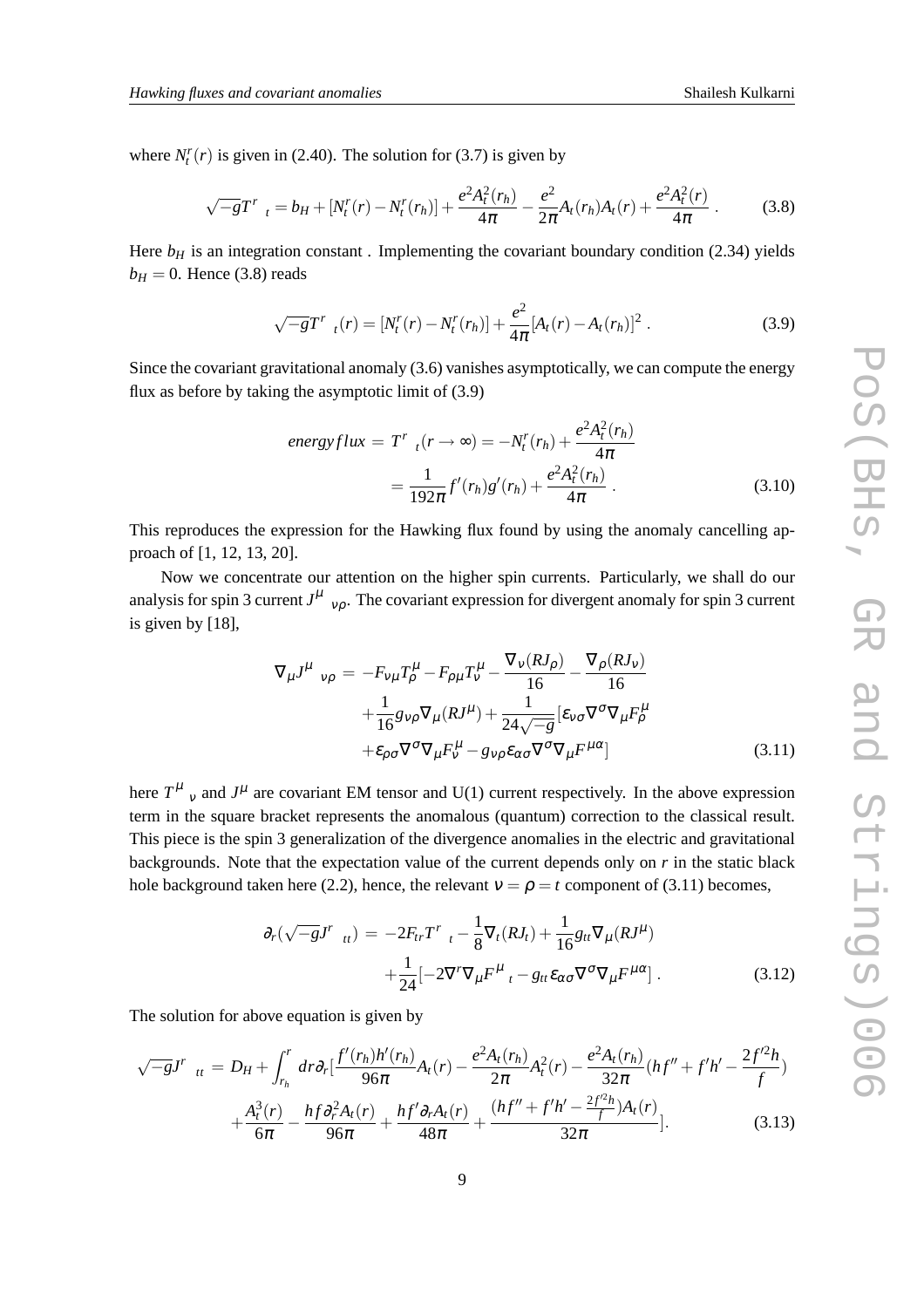where  $D_H$  is an integration constant and its value is determined by imposing the covariant boundary condition, *J<sup>r</sup>*  $_{tt}(r = r_h) = 0$ , this yield  $D_H = 0$ . Now, the anomalous part in (3.11) vanish in the asymptotic infinity limit. Hence the Hawking flux for spin 3 current is just given by  $J^r$ <sub>*tt*</sub>( $r \rightarrow \infty$ ),

$$
J'_{tt}(r \to \infty) = -\frac{f'(r_h)h'(r_h)}{96\pi} - \frac{A_t^3(r_h)}{6\pi}.
$$
 (3.14)

This result coincide with appropriate  $(n=2)$  moment of the Hawking flux [18].

#### **4. Conclusions**

In this paper we discussed in detail the effective action approach [1] and the covariant anomaly method [2] to compute the Hawking flux from generic spherically symmetric black hole. First, the effective action approach was discussed. As stated in [11, 12], if we neglect, classically, the contribution from ingoing modes, then the near horizon effective theory becomes chiral. Consequently, this theory can be represented by the chiral effective action [1]. The covariant expressions for current  $J^{\mu}$  and stress tensor  $T^{\mu\nu}$  were then obtained from this chiral effective action, modified by the local counterterm. Expectedly, current and stress tensor satisfy the covariant anomalous Ward identities. Arbitrary constants appearing in the expressions for  $J^r$  and  $T^r$ , were fixed by implementing the covariant boundary conditions [13]. Then by noting the fact that covariant gauge as well as gravitational anomalies vanish in the asymptotic infinity limit, the Hawking charge and energy flux were computed by appropriately taking the asymptotic limit of the covariant current and the covariant stress tensor.

Further, we apply the covariant anomaly method [2] to derive the Hawking radiation associated with the higher spin currents. Contrary to earlier approaches [11, 12, 13, 20], this method uses only the covariant gauge and gravitational Ward identities defined near the horizon. Another advantage is that unlike the anomaly (covariant/consistent) cancellation mechanism, splitting of space into two regions - near to and away from the event horizon - using discontinuous step functions, was avoided.

A reason in favor of working with the covariant anomalies is the fact that their functional forms are unique, being governed solely by gauge/diffeomorphism transformations. This is not valid for consistent anomalies. This fact becomes crucial when we discuss the higher spin fluxes. The point is that for higher spin currents only the covariant expressions of anomalies were known [18]. Here we performed the computations for spin 3 current. The fluxes of Hawking radiation were obtained by solving the covariant Ward identity near the horizon. In this case also, in the asymptotic infinity limit, the covariant anomaly vanishes. The Hawking radiation corresponding to spin 3 current was the obtained by taking the asymptotic limit of covariant spin 3 current. Our results matches exactly with the earlier finding [18] based on the anomaly cancellation approach.

**Acknowledgments :** I thank Prof. Rabin Banerjee for useful suggestions. Also, I would like thank Prof. L. Bonora and Prof. S. Pallua for warm hospitality during the workshop on "Black holes in General Relativity and String Theory" held at Veli Losinj, Croatia.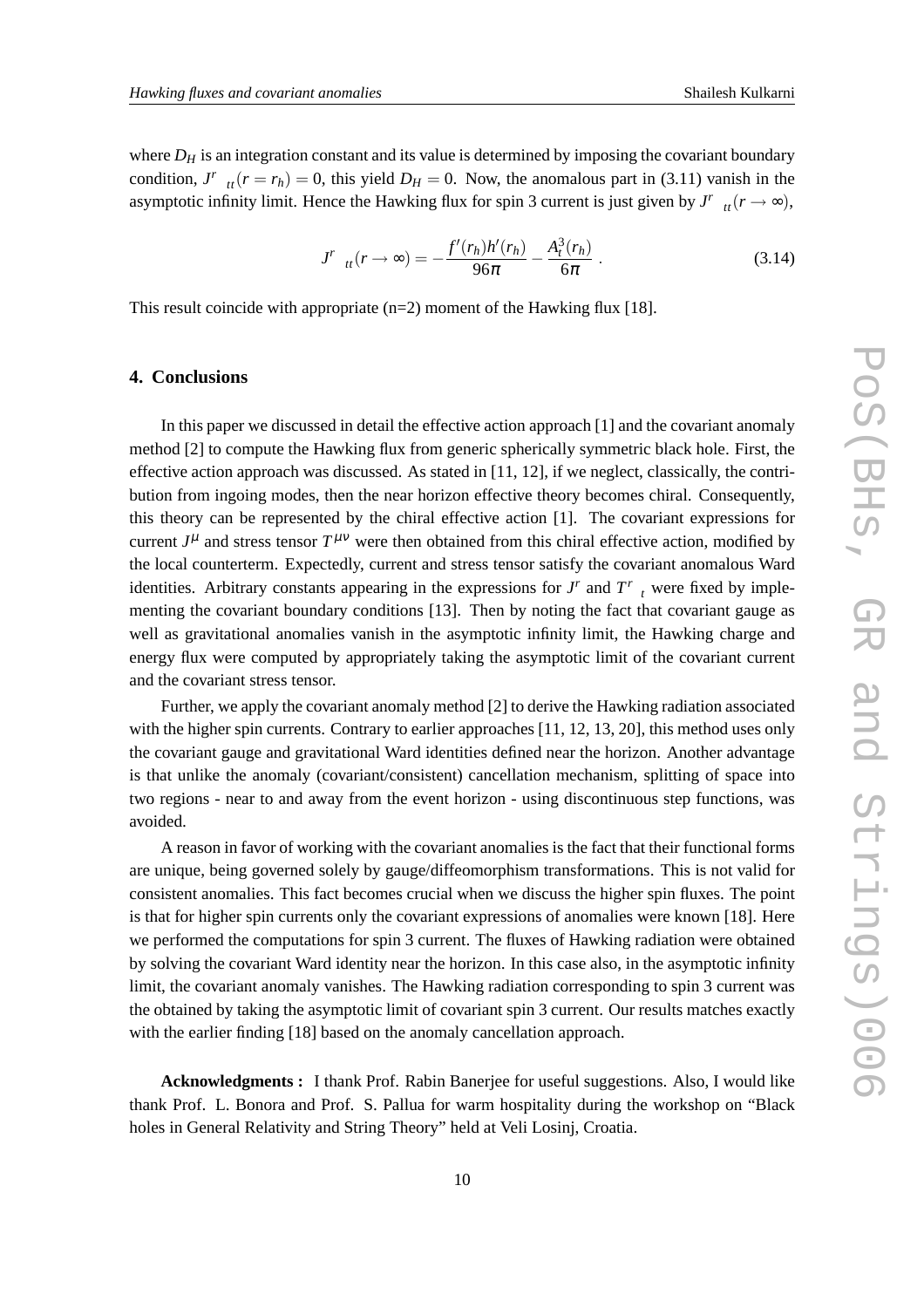#### **References**

- [1] R. Banerjee, S. Kulkarni, *Hawking Radiation, effective actions and covariant boundary condition*, *Phys. Lett.B* **659**, 827 [arXiv:0709.3916 [hep-th]] (2008).
- [2] R. Banerjee, *Covariant Anomalies, Horizons and Hawking Radiation*, [arXiv:0807.4637 [hep-th]] (To appear in the special issue of IJMP D) (2008).
- [3] J. Bekenstein, *Generalized second law of thermodynamics in black hole physics*, *Phys. Rev. D* **9** 3292 (1974).
- [4] S. Hawking, *Particle Creation by Black Holes*, *Commun. Math. Phys.* **43** 199 (1975).
- [5] G. Gibbons, S. Hawking, *Action Integrals and Partition Functions in Quantum Gravity*, *Phys. Rev. D* **15** 2752 (1977).
- [6] M. Parikh, F. Wilczek, *Hawking radiation as tunneling*, *Phys. Rev. Lett.* **85**, 5042 [hep-th/9907001] (2000).
- [7] K. Srinivasan, T. Padmanabhan, *Particle production and complex path analysis*, *Phys. Rev. D* **60** 024007 [gr-qc/9812028] (1999).
- [8] R. Bertlmann, *Anomalies In Quantum Field Theory*, Oxford Sciences, Oxford, 2000.
- [9] K. Fujikawa and H. Suzuki, *Path Integrals and Quantum Anomalies*, Oxford Sciences, Oxford, 2004.
- [10] S. Christensen and S. Fulling, *Trace Anomalies and the Hawking Effect*, *Phys. Rev. D* **15** 2088 (1977).
- [11] S. P. Robinson and F. Wilczek, *A Relationship between Hawking radiation and gravitational anomalies*, *Phys. Rev. Lett.* **95** 011303 [gr-qc/0502074] (2005).
- [12] S. Iso, H. Umetsu and F.Wilczek, *Hawking radiation from charged black holes via gauge and gravitational anomalies*, *Phys. Rev. Lett.* **96** 151302 [hep-th/0602146] (2006).
- [13] R. Banerjee, S. Kulkarni, *Hawking radiation and covariant anomalies*, *Phys. Rev. D* **77** 024018 [arXiv:0707.2449 [hep-th]] (2008).
- [14] H. Banerjee, R. Banerjee and P. Mitra, *Covariant And Consistent Anomalies In Even Dimensional Chiral Gauge Theories*, *Z. Phys. C* **32** 445 (1986).
- [15] W. A. Bardeen, B. Zumino, *Consistent and Covariant Anomalies in Gauge and Gravitational Theories*, *Nucl. Phys. B* **244** 421 (1984).
- [16] R. Bertlmann and E. Kohlprath, *Two-dimensional gravitational anomalies, Schwinger terms and dispersion relations*, *Ann. Phys. (N.Y.)* **288** 137 [hep-th/0011067] (2001).
- [17] L. Alvarez-Gaume and E. Witten, *Gravitational Anomalies*, *Nucl. Phys. B* **234** 269 (1984).
- [18] S. Iso, T. Morita and H. Umetsu, *Hawking Radiation via Higher-spin Gauge Anomalies*, *Phys. Rev. D* **77** 045007 [arXiv:0710.0456 [hep-th]].
- [19] H. Leutwyler, *Gravitational Anomalies: A Soluble Two-Dimensional Model*,*Phys. Lett. B* **153**, 65 (1985).
- [20] S. Iso, H. Umetsu and F. Wilczek, *Anomalies, Hawking radiations and regularity in rotating black holes*, *Phys. Rev. D* **74**, 044017 [hep-th/0606018] (2006).
- [21] R. Balbinot, A. Fabbri, I. Shapiro, *Vacuum polarization in Schwarzschild space-time by anomaly induced effective actions*, *Nucl. Phys.B* **559**, 301 [hep-th/9904162] (1999).